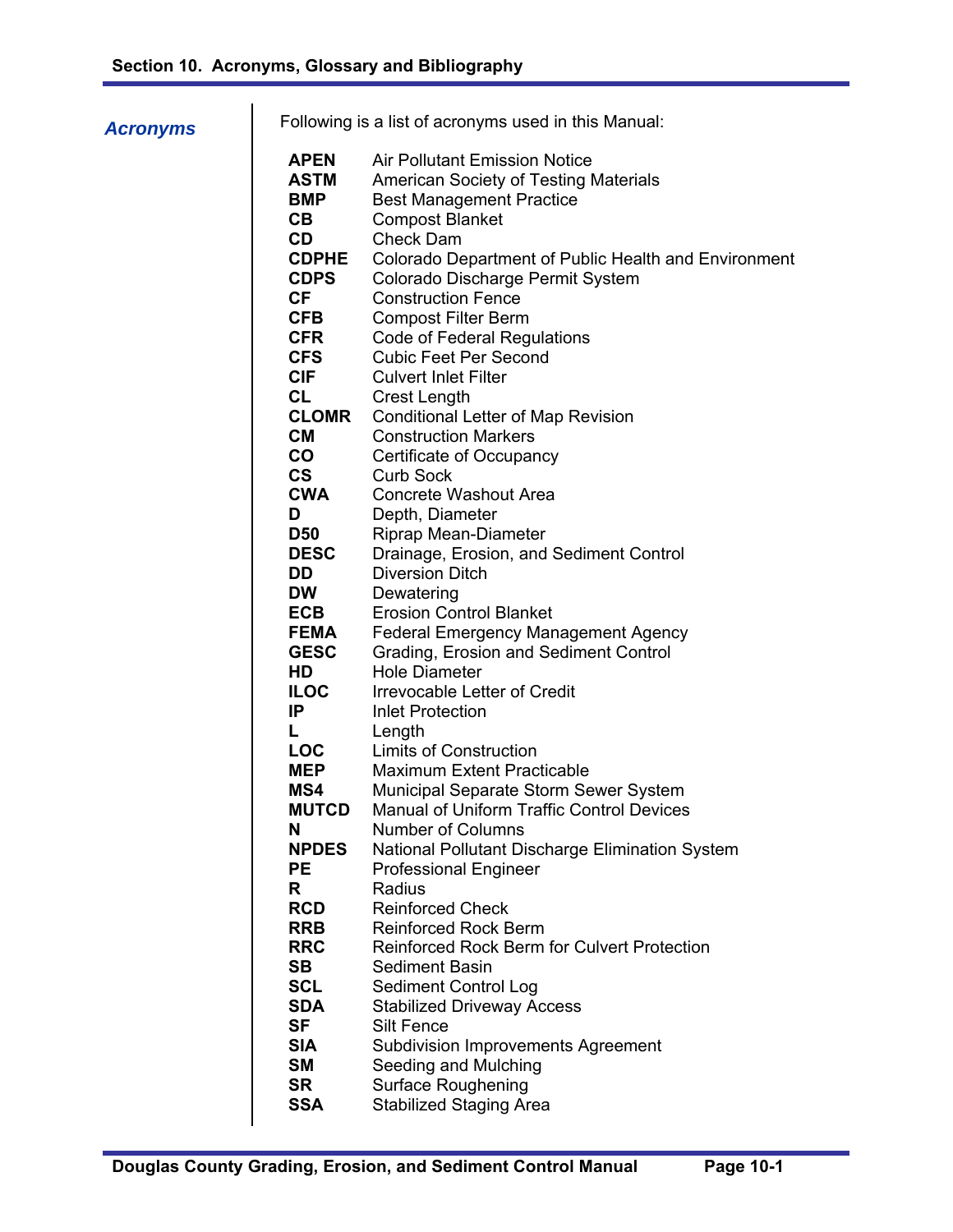| Acronyms,<br>continued             | <b>ST</b><br><b>TCO</b><br><b>TER</b><br><b>TSC</b><br><b>TSD</b><br><b>UDFCD</b><br><b>VTC</b><br>W<br><b>WW</b><br>Z                                                                                                                                                                                                                                                                                                                                                                            | <b>Sediment Trap</b><br>Temporary Certificate of Occupancy<br>Terracing<br><b>Temporary Stream Crossing</b><br><b>Temporary Slope Drain</b><br>Urban Drainage and Flood Control District<br><b>Vehicle Tracking Control</b><br>Width<br>Vehicle Tracking Control with Wheel Wash<br>Slope                                                                                                                                                  |  |  |
|------------------------------------|---------------------------------------------------------------------------------------------------------------------------------------------------------------------------------------------------------------------------------------------------------------------------------------------------------------------------------------------------------------------------------------------------------------------------------------------------------------------------------------------------|--------------------------------------------------------------------------------------------------------------------------------------------------------------------------------------------------------------------------------------------------------------------------------------------------------------------------------------------------------------------------------------------------------------------------------------------|--|--|
| <b>Glossary of</b><br><b>Terms</b> | Following is a glossary of some of the terms used in this Manual:<br>Administrative Variance refers to variances that are considered by<br>Department of Public Works Engineering to be complicated and which will<br>require a more extensive review. These administrative variances shall be<br>reviewed by the Public Works Engineering Director.<br><b>Aggradation</b> refers to the deposition of sediment in a stream in a manner<br>and extent that the bed elevation of the stream rises. |                                                                                                                                                                                                                                                                                                                                                                                                                                            |  |  |
|                                    | Applicant(s) refers to the Owner and Contractor whom complete and<br>sign the Grading, Erosion and Sediment Control (GESC) Permit<br>Application.<br>Alternate Grading, Erosion and Sediment Control (GESC) Manager<br>refers to an onsite representative who serves, in the absence of the<br>GESC Manger, as the Permittee(s) contact person with the County and<br>who is responsible for ongoing compliance with the GESC Permit.                                                             |                                                                                                                                                                                                                                                                                                                                                                                                                                            |  |  |
|                                    | activities.                                                                                                                                                                                                                                                                                                                                                                                                                                                                                       | Best Management Practice (BMP) refers in the GESC Manual to a<br>measure implemented by a Contractor to control construction site<br>erosion, sediment, or pollutant sources associated with construction<br><b>Check Dam (CD)</b> is a small rock dam, designed to withstand overtopping,                                                                                                                                                 |  |  |
|                                    |                                                                                                                                                                                                                                                                                                                                                                                                                                                                                                   | that is placed in a small stream or drainageway. The purpose of the check<br>dam is to trap water-borne sediment in the backwater zone upstream of<br>the check and to reduce flow velocities in a channel.<br><b>Compost Blanket (CB)</b> consists of a layer of Class I Compost spread<br>over prepared, seeded topsoil to protect exposed soil against raindrop<br>and wind erosion and to provide an organic soil amendment to promote |  |  |
|                                    |                                                                                                                                                                                                                                                                                                                                                                                                                                                                                                   | the establishment of vegetation.<br><b>Compost Filter Berms (CFB)</b> are used on slopes in conjunction with<br>compost blanket to reduce flow length and control rill and gully erosion.                                                                                                                                                                                                                                                  |  |  |
|                                    |                                                                                                                                                                                                                                                                                                                                                                                                                                                                                                   | <b>Curb Sock (CS)</b> A Curb Sock consists of a small reinforced rock berm<br>placed in the curb and gutter flowline in order to filter stormwater runoff,                                                                                                                                                                                                                                                                                 |  |  |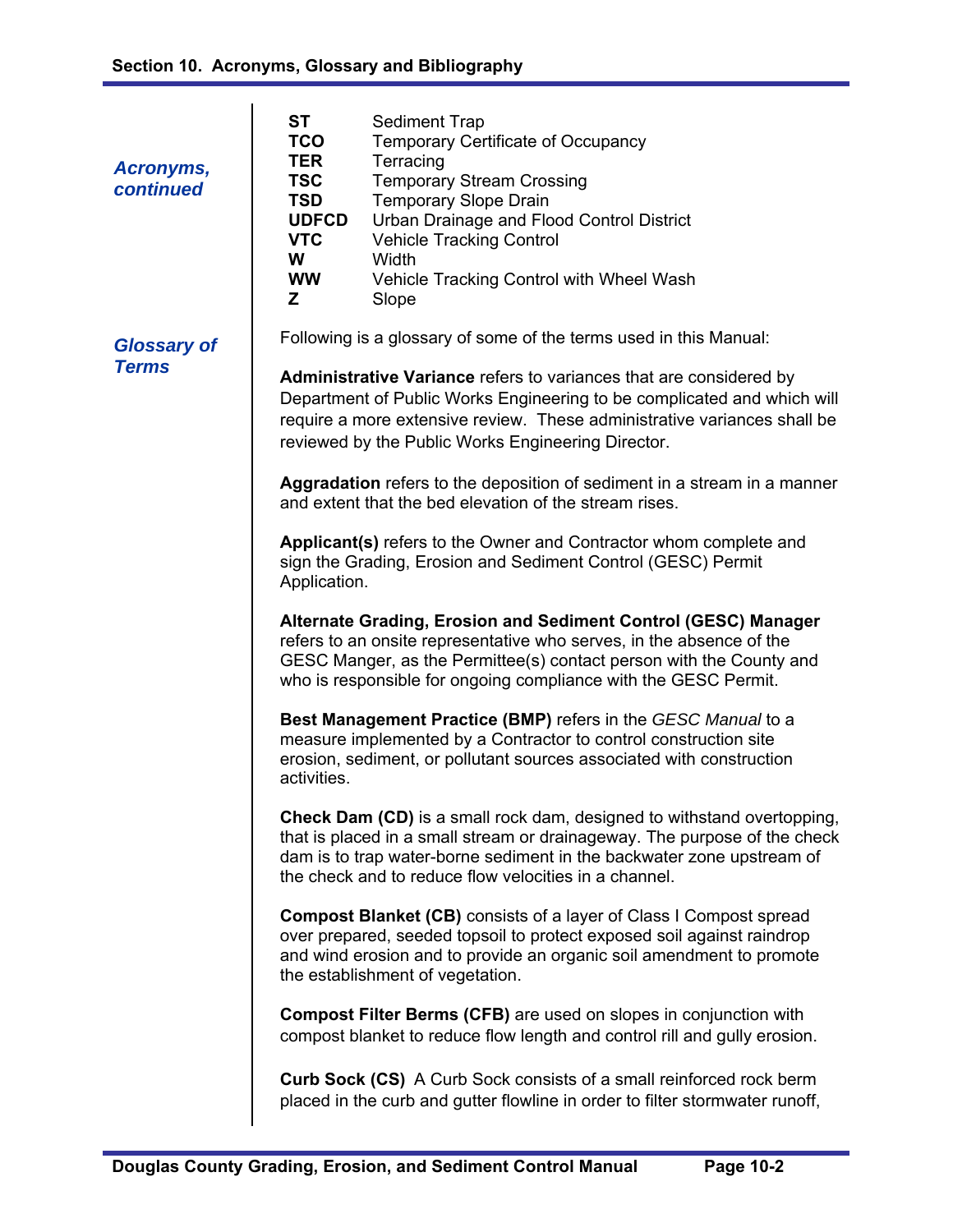| <b>Glossary of</b><br>Terms,<br>continued | and reduce sediment from entering the storm sewer system.                                                                                                                                                                                                                                                                                         |
|-------------------------------------------|---------------------------------------------------------------------------------------------------------------------------------------------------------------------------------------------------------------------------------------------------------------------------------------------------------------------------------------------------|
|                                           | Concrete Washout Area (CWA) is a shallow excavation with a small<br>perimeter berm to isolate concrete truck washout operations.                                                                                                                                                                                                                  |
|                                           | <b>Construction</b> refers to the implementation of a proposed plan of<br>improvements by a Contractor that may include excavating, site grading,<br>utility work, paving, building, and other activities that may contribute to the<br>disturbance of land and elevated levels of erosion and sediment.                                          |
|                                           | <b>Construction Fence (CF)</b> consists of orange plastic fencing, or other<br>approved material, attached to support posts and used to control access<br>to the construction site and delineate limits of construction.                                                                                                                          |
|                                           | <b>Construction Markers (CM)</b> consists of wooden lath or other markers,<br>with tops painted orange, spaced at 100 foot centers to delineate limits of<br>construction. Construction markers may be used as an alternative to<br>construction fence if approved by the County.                                                                 |
|                                           | Culvert Inlet Filter (CIF) consists of a reinforced rock berm placed in<br>front of a culvert to reduce sediment in runoff approaching the culvert.                                                                                                                                                                                               |
|                                           | Degradation refers to erosion of bed material from the bottom of a<br>stream leading to a lowering of the channel invert.                                                                                                                                                                                                                         |
|                                           | <b>DESC Permit</b> refers to a Drainage, Erosion, and Sediment Control<br>(DESC) Permit administered by the Douglas County Building Division for<br>detached single-family home construction. The DESC Permit follows the<br>grading and infrastructure work undertaken under a GESC Permit.                                                      |
|                                           | <b>Design Engineer</b> refers to the Professional Engineer responsible for the<br>development of the GESC Plan.                                                                                                                                                                                                                                   |
|                                           | Development refers to the process of creating new residential,<br>commercial, office, or other land uses through the process of<br>construction.                                                                                                                                                                                                  |
|                                           | <b>Dewatering (DW)</b> consists of a gravel filter provided on the suction end of<br>a pump to reduce the pumping of sediment and a rip rap pad at the<br>discharge end of the pump to provide erosion protection. Dewatering<br>includes settling the discharge water in a small basin or sediment pond<br>before releasing to receiving waters. |
|                                           | <b>Diversion Ditch (DD)</b> is a small earth channel used to divert and convey<br>runoff to a sediment basin, check dam, or drainageway. Depending on<br>slope, the diversion swale may need to be lined with erosion control<br>matting, plastic (for temporary installations only), or riprap.                                                  |
|                                           | <b>Drainageway</b> is any natural or artificial watercourse, including but not<br>limited to streams, rivers, creeks, ditches, channels. Canals, waterways,<br>gullies, ravines, or washes in which water flows in a definite direction or                                                                                                        |

 $\overline{\phantom{a}}$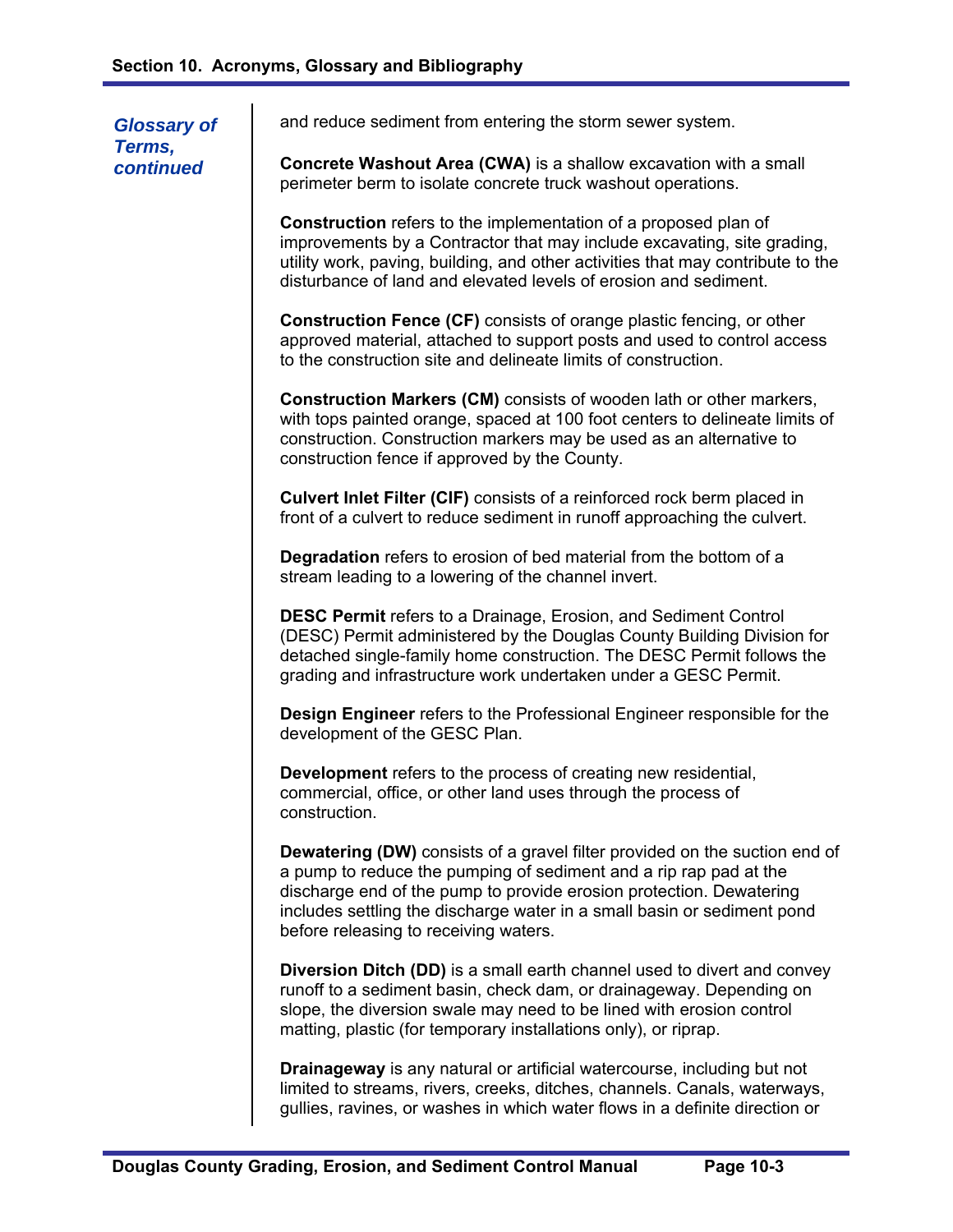| <b>Glossary of</b><br>Terms,<br>continued | course, either continuously or intermittently, including any area adjacent<br>to it that is subject to inundation by reason of overflow or floodwater and<br>meets any of the following conditions:<br>Provides for conveyance of stormwater runoff from an upstream<br>$\bullet$<br>property or development,<br>Defined as "waters of the United States" by the Army Corps of<br>$\bullet$<br>Engineers,<br>Supports riparian area or sensitive habitat,<br>$\bullet$<br>Tributary area equal to or greater than 20-acres,<br>$\bullet$<br>Alternation or filling will change the manner in which runoff is<br>$\bullet$<br>discharged onto a downstream property and potentially results in a<br>negative impact to that downstream property,<br>Subject to the requirements of the Douglas County Riparian<br>$\bullet$<br>Conservation Zone (RCZ). |
|-------------------------------------------|--------------------------------------------------------------------------------------------------------------------------------------------------------------------------------------------------------------------------------------------------------------------------------------------------------------------------------------------------------------------------------------------------------------------------------------------------------------------------------------------------------------------------------------------------------------------------------------------------------------------------------------------------------------------------------------------------------------------------------------------------------------------------------------------------------------------------------------------------------|
|                                           | <b>Erosion</b> is the process by which the land surface is worn away by the<br>action of wind, water, ice and gravity.                                                                                                                                                                                                                                                                                                                                                                                                                                                                                                                                                                                                                                                                                                                                 |
|                                           | <b>Erosion Control Blanket (ECB)</b> is a fibrous blanket of straw, jute,<br>excelsior or coconut material trenched in and staked down over prepared,<br>seeded soil. The matting reduces both wind and water erosion.                                                                                                                                                                                                                                                                                                                                                                                                                                                                                                                                                                                                                                 |
|                                           | <b>Export</b> means transporting material from a construction site to another<br>location.                                                                                                                                                                                                                                                                                                                                                                                                                                                                                                                                                                                                                                                                                                                                                             |
|                                           | <b>Eutrophication</b> refers to the degradation in water quality of a lake or<br>reservoir due to accelerated algal productivity, often a result of increased<br>nutrient loading.                                                                                                                                                                                                                                                                                                                                                                                                                                                                                                                                                                                                                                                                     |
|                                           | Fiscal Security refers to a cashier's check or an irrevocable letter of<br>credit that an owner submits to Douglas County to be held as security<br>during the construction process and to be drawn upon in the case of<br>nonperformance on the part of the Permittee(s).                                                                                                                                                                                                                                                                                                                                                                                                                                                                                                                                                                             |
|                                           | Governmental Agency refers to entities that may do business with the<br>County in their governmental capacities. Agencies that may be included<br>in this list are cities, counties, districts, utilities, and other political<br>subdivisions of the state.                                                                                                                                                                                                                                                                                                                                                                                                                                                                                                                                                                                           |
|                                           | Grading, Erosion and Sediment Control (GESC) Drawings refers to<br>the illustrative portion of the GESC Plan which shows the location and<br>extent of all grading, erosion and sediment control BMPs as well as other<br>associated information required by the GESC Manual.                                                                                                                                                                                                                                                                                                                                                                                                                                                                                                                                                                          |
|                                           | Grading, Erosion and Sediment Control (GESC) Inspector refers to<br>the County representative or Erosion Control Inspector who visits<br>construction sites to check for compliance with the GESC Permit.                                                                                                                                                                                                                                                                                                                                                                                                                                                                                                                                                                                                                                              |
|                                           | Grading, Erosion and Sediment Control (GESC) Manager refers to an<br>on-site representative who serves as the Permittee(s) contact person with                                                                                                                                                                                                                                                                                                                                                                                                                                                                                                                                                                                                                                                                                                         |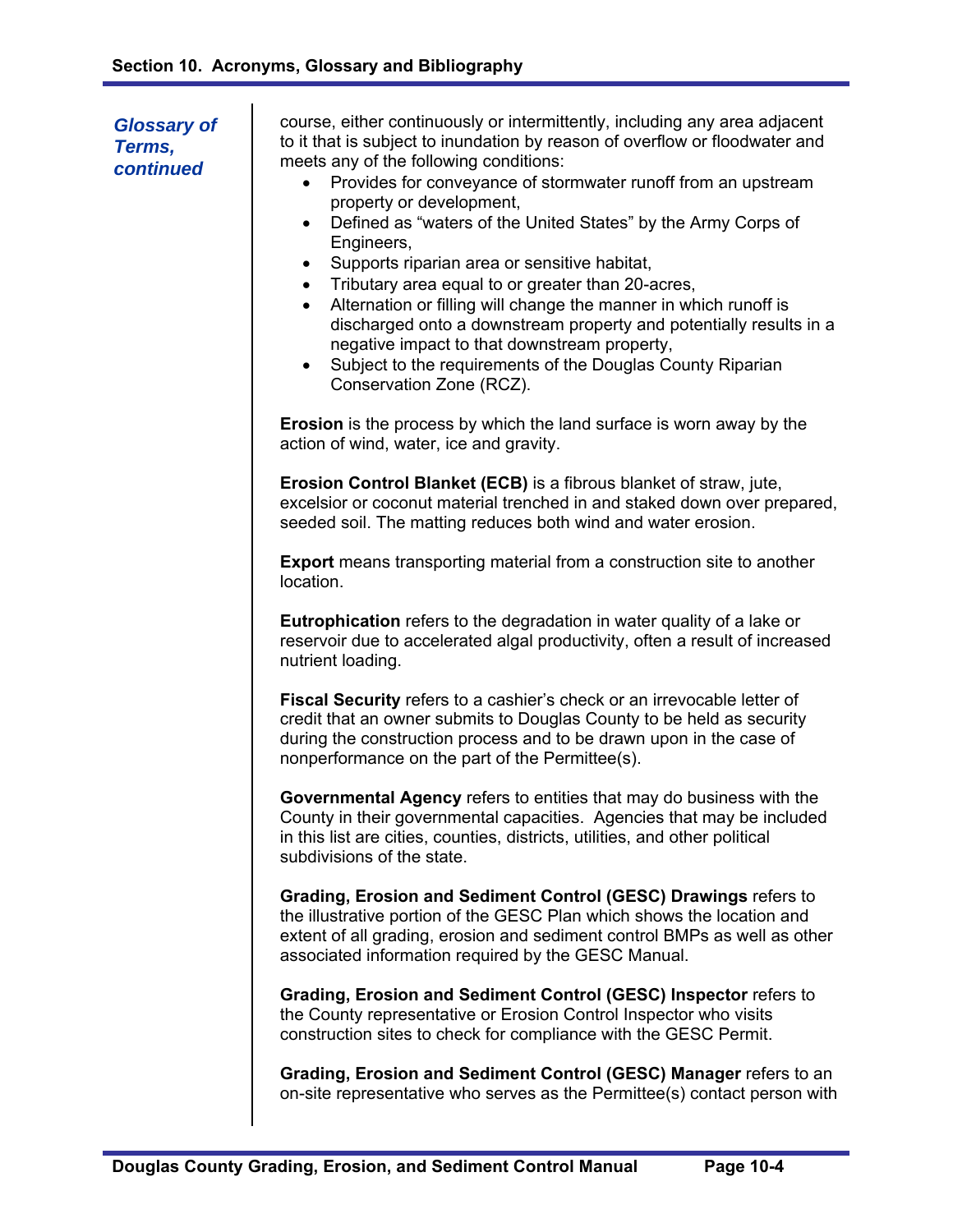*Glossary of Terms, continued* 

the County and who is responsible for ongoing compliance with the GESC Permit.

**Grading, Erosion, and Sediment Control (GESC) Permit refers to the** permit obtained from Department of Public Works Engineering prior to commencement of land disturbing activities as defined in the Douglas County Grading, Erosion and Sediment Control Manual.

**Grading, Erosion and Sediment Control (GESC) Permit Process**  refers to the process applicants proceed through to obtain a permit to commence land disturbing activities within the unincorporated limits of Douglas County.

**Grading, Erosion and Sediment Control (GESC) Permit Program**  refers to the program developed and administered by Douglas County to regulate land disturbing activities within the unincorporated limits of Douglas County.

**Grading, Erosion and Sediment Control (GESC) Plan** refers to the complete package of required information submitted to the Department of Public Works Engineering for review and acceptance which include GESC Drawings, GESC Report, GESC Drawing and Report Checklist, and Option of Probable Cost Example Worksheet.

**Grading, Erosion and Sediment Control (GESC) Report refers to the** report required to be submitted with the GESC Plan that details all aspects of the GESC Plan such as Soils, Areas and Volumes, etc.

**Illicit Discharge** means any prohibited direct or indirect non-stormwater discharge into the MS4.

**Import** means transporting material from an off-site area to the project site to be used as fill.

**Inlet Protection (IP)** consists of a reinforced rock berm placed in front of (but not blocking) a curb-opening inlet or around an area inlet to reduce sediment in runoff entering the inlet.

**Larger Common Plan of Development** means a contiguous area where multiple separate and distinct construction activities are occurring under one plan. A plan is broadly defined as any announcement or piece of documentation (including a sign, public notice or hearing, sales pitch, advertisement, drawing, permit application, plat, site improvement plan, construction drawing set, etc) or physical demarcation (including boundary signs, lot stakes, surveyor markings, etc.) indicating that construction activities may occur on a specific plot.

A common plan of development can be considered to have been completed when the original plan, including modifications has been substantially completed; there has been a clearly identifiable period of time with no on-going construction, and criteria for final stabilization has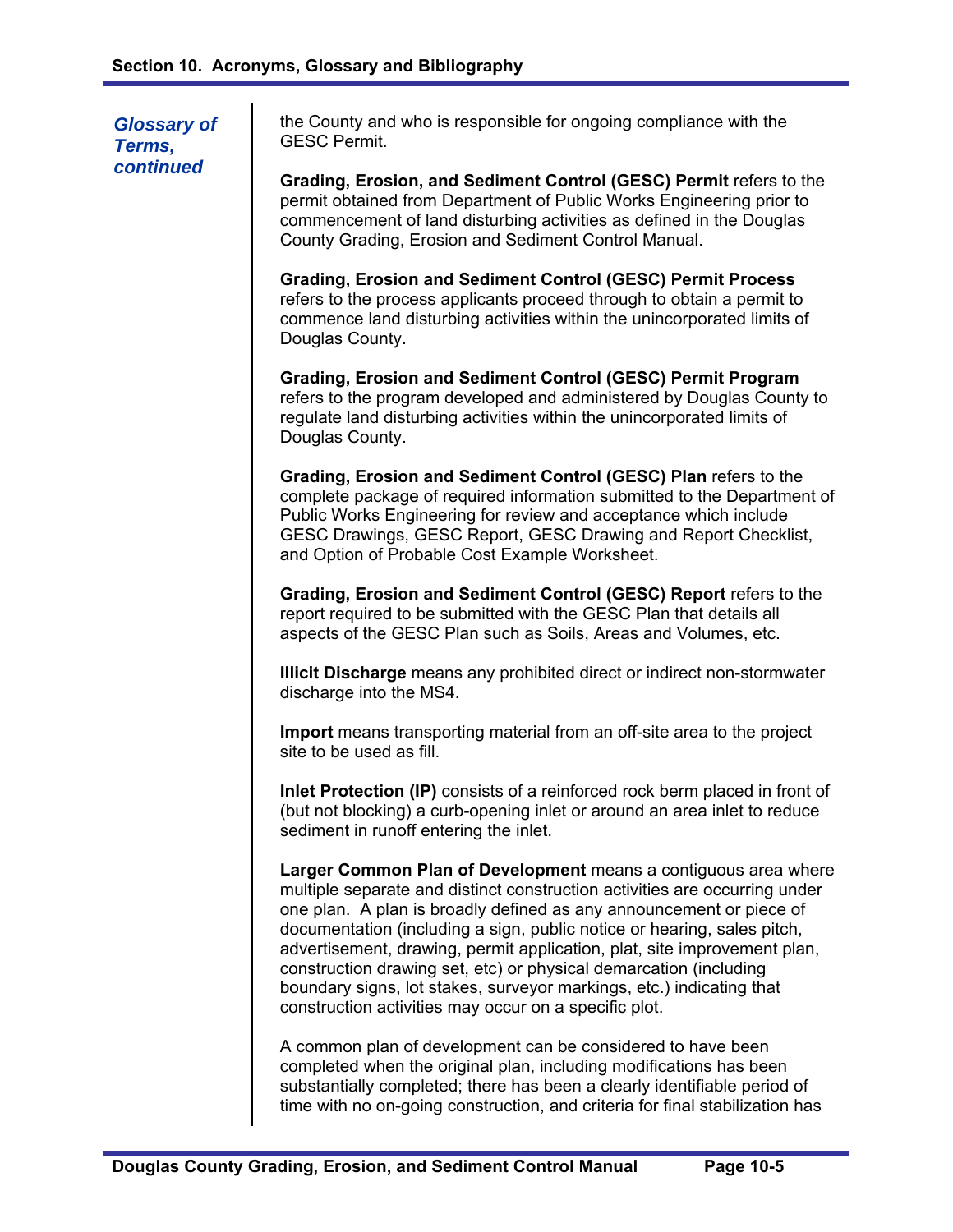been met. Future projects within or adjacent to the original plan will be evaluated as separate common plans of development or sale. **Level I Violations** are viewed by Douglas County to pose an immediate serious risk to the health safety or welfare of people and or the environment and result in an immediate issuance of a stop work order. **Level II Violations** are view by Douglas County to pose a moderate immediate risk to the health safety or welfare of people and or the environment, however if not immediately corrected will pose a serious risk. Remediation for Level II Violations shall commence immediately after the Permittees are notified of the violation(s). **Level III Violations** are viewed by Douglas County to pose a low immediate risk to the health safety or welfare of people and or the environment, however if not corrected quickly will pose a more serious risk. Level III Violations shall be corrected with 48-hours of inspection unless otherwise specified in writing by the Erosion Control Inspector. **Limits of Construction** refers to the area shown on the GESC Plan that delineates areas in which construction activities can take place including staging, storage, and stockpiling. **Maintenance GESC Permit** refers to the permit issued for multiple routine maintenance projects on an annual basis. See Section 3.20.4 for more information. **Oil and Gas Well Facilities** refers to temporary drilling facilities for oil and gas production. See Section 3.20.5 for more information. **Permittee(s)** refers to the Owner and Contractor whom obtain a GESC Permit. **Professional Engineer** refers to an individual currently registered with the Colorado State Board of Registration as a Professional Engineer, practicing engineering in accordance with State law (Title 12, Article 25, Part 1). **Reinforced Check Dam (RCD)** consists of rock placed within wirereinforced gabions to provide additional resistance to the forces of water. It serves the same purpose as a check dam, and, due to its greater strength, may be used on larger drainageways than a check dam. **Reinforced Rock Berm (RRB)** consists of a linear mass of gravel enclosed in wire mesh to form a porous filter, able to withstand overtopping. The berm is heavy and stable and promotes sediment deposition on its upstream side as well as reducing flow velocities. **Rivulet** refers to the onset of flow concentrations in small depressions or creases in the soil surface as flow transitions from sheet flow to rill flow. *Glossary of Terms, continued*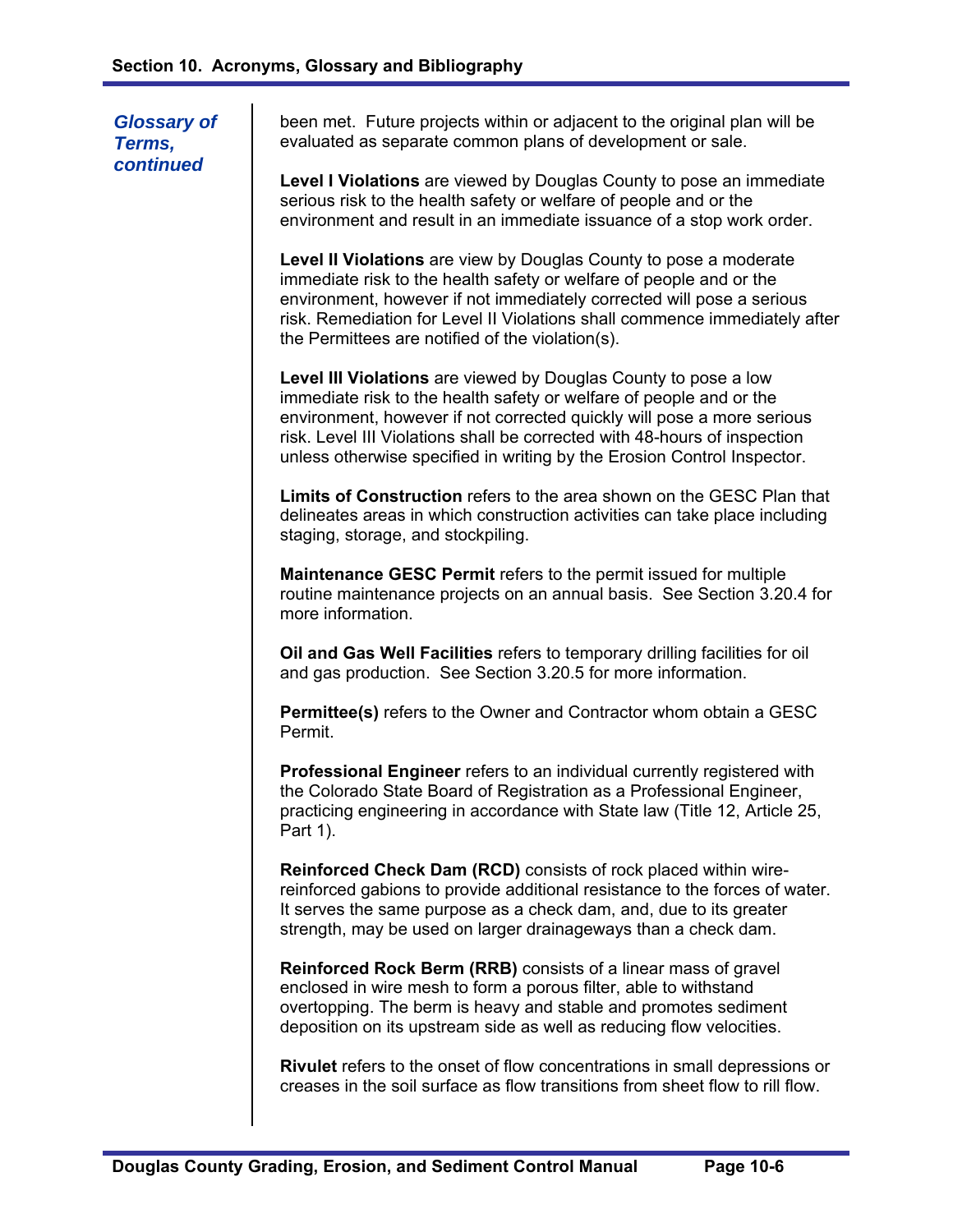*Glossary of Terms, continued* 

**Sediment Basin (SB)** refers to an impoundment that captures sedimentladen runoff and releases it slowly, providing prolonged settling times to capture coarse and fine-grained soil particles.

**Sediment Control Log (SCL)** refers to a cylindrical bundle of excelsior, straw, or coconut designed to form a semi-porous filter, able to withstand overtopping, and promote sediment deposition on the upstream side and reducing flow velocities.

**Sediment Trap (ST)** consists of a riprap berm with a small upstream basin that acts to trap coarse sediment particles.

**Sedimentation** means the deposition of soil particles dislodged by erosion.

**Seeding and Mulching (SM)** consists of drill seeding disturbed areas with permanent grasses and mechanical crimping of straw mulch to provide immediate protection against raindrop and wind erosion and, as the grass cover becomes established, to provide long-term stabilization of exposed soils.

**Silt Fence (SF)** is a temporary sediment barrier constructed of woven fabric stretched across supporting posts. The bottom edge of the fabric is placed in an anchor trench that is backfilled with compacted soil.

**Small Utility Construction Projects** refers to multiple, less than 1 acre projects performed by utilities to provide service to individual customers. See Section 8 for more information.

**Stabilized Staging Area (SSA)** refers to stripping topsoil and spreading a layer of granular material in the area to be used for a trailer, parking, storage, unloading, and loading. A stabilized staging area reduces the likelihood that the vehicles most frequently entering a site are going to come in contact with mud.

**Stage of Construction** refers to the Initial, Interim, or the Final Stage of construction; BMPs are to be shown on the GESC Plan as being installed at one of these three stages.

**Standard BMPs** refers to any one of a number of BMPs that have been approved for use in the County and for which standard notes and details have been prepared.

**Staff Variance** refers to a variance that is considered by the Department of Public Works Engineering to be minor in nature; these staff variances may be considered by the Department of Public Works' Development Review Engineer and Development Review Manager.

**Stop Work Order** refers to a written notice provided by County's Erosion Control Inspector that suspends a GESC Permit as a result of a priority violation; Contractors receiving a Stop Work Order shall cease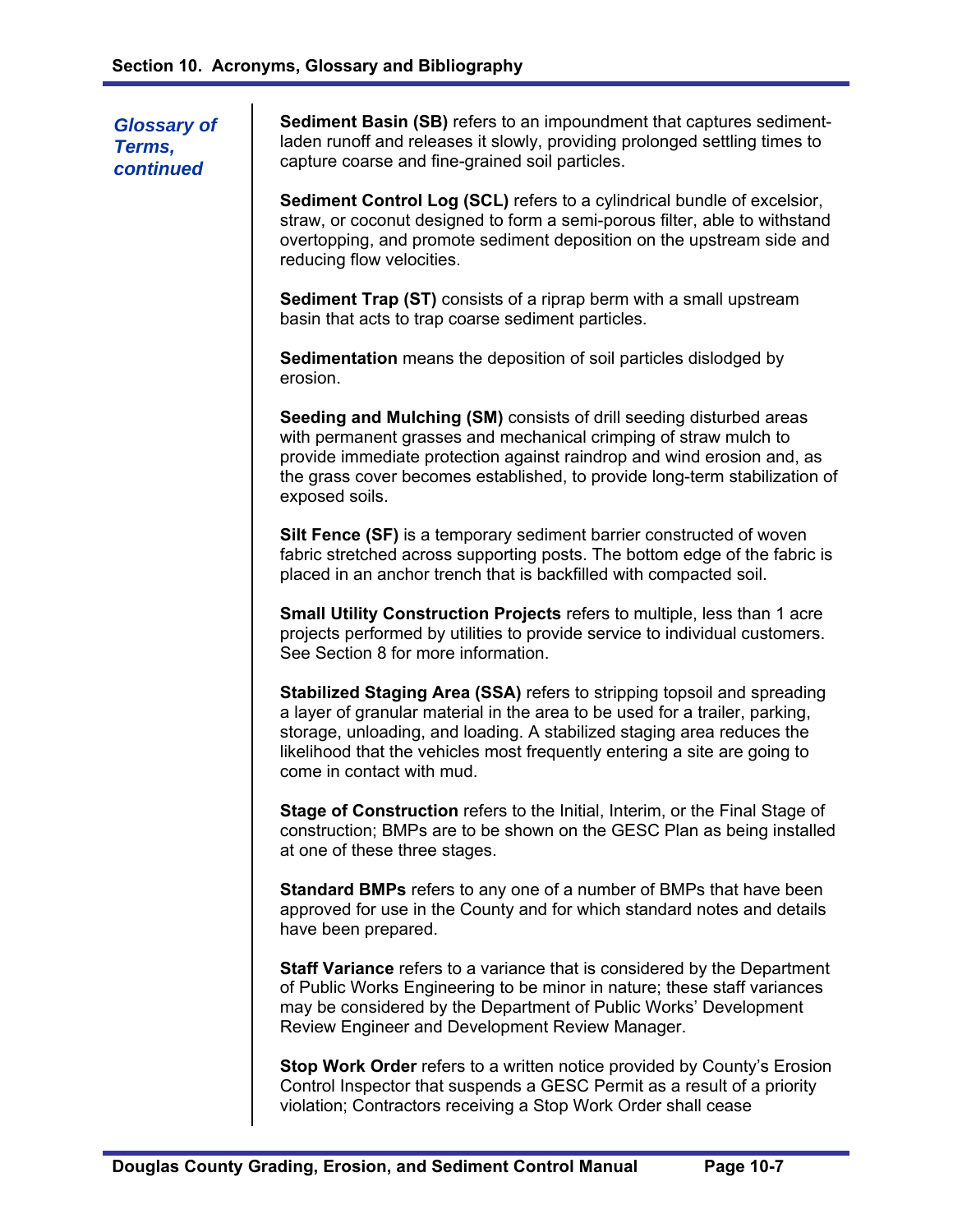*Glossary of Terms, continued* 

construction operations until the problem is addressed and a signed Stop Work Order Release Form is obtained.

**Stormwater** means runoff generated as a result of a precipitation event.

**Subdivision Improvement Plan** refers to the plans and supplemental material, including a Grading, Erosion and Sediment Control (GESC) plan and other detailed information drawn and submitted in accordance with the Douglas County Zoning Resolution

**Surface Roughening (SR)** consists of creating a series of grooves or furrows on the contour in all disturbed, graded areas to trap rainfall and reduce the formation of rill and gully erosion.

**Temporary Slope Drain (TSD)** refers to a small culvert or plastic lined channel to convey runoff down a slope or channel bank to reduce the occurrence of rill and gully erosion.

**Temporary Stream Crossing (TSC)** refers to a rock layer placed temporarily in a stream to allow construction equipment to cross. A stream crossing may include culverts or provide a low-water crossing, or ford. In either case, excavation of the existing channel banks is to be avoided and, in general, disturbance is to be kept to a minimum.

**Terracing (TER)** consists of creating one or more flat benches in high, steep cut or fill slopes to interrupt runoff and reduce the formation of rill and gully erosion.

**Vehicle Tracking Control (VTC)** consists of a pad of 3" to 6" rock at all entrance/exit points for a site that is intended to help strip mud from tires prior to vehicles leaving the construction site.

**Vehicle Tracking Control with Wheel Wash (WW)** consists of a gravel and riprap pad at the main entrance/exit point for the site with an adjacent washwater/sediment trap. If Douglas County requires a Permittee(s) to implement this BMP, each wheel of all vehicles coming in contact with dirt or mud shall be cleaned using a high-pressure washer prior to the vehicle leaving the site.